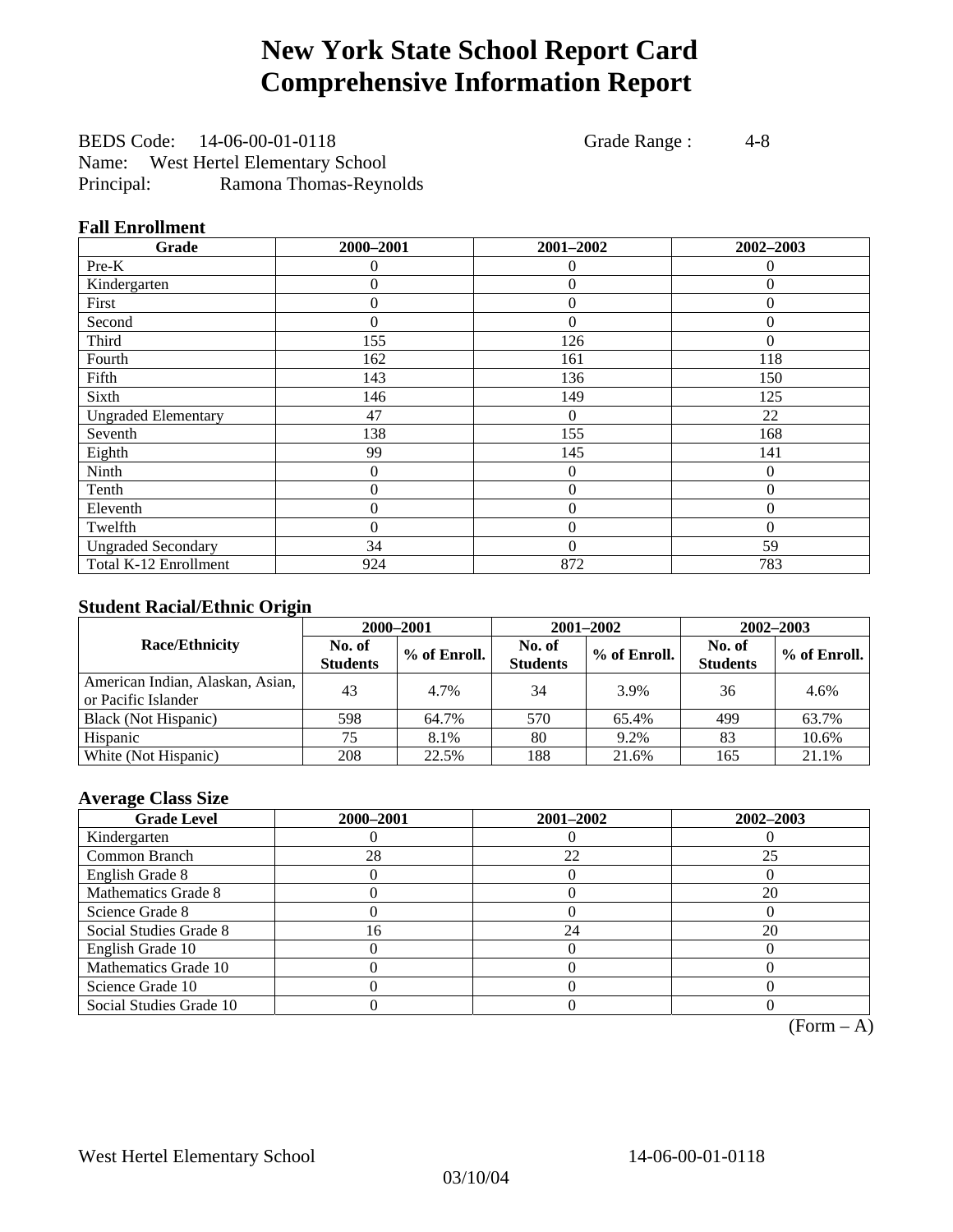### **District Need to Resource Capacity Category**

| <b>N/RC</b> Category | <b>Description</b>                                                                                                                                                                  |
|----------------------|-------------------------------------------------------------------------------------------------------------------------------------------------------------------------------------|
|                      | This is one of the large city school districts; Buffalo, Rochester,<br>Syracuse, or Yonkers. All these districts have high student needs<br>relative to district resource capacity. |

#### **Similar School Group and Description**

| <b>Similar School Group</b> | <b>Description</b>                                                                                                                                                                                                            |
|-----------------------------|-------------------------------------------------------------------------------------------------------------------------------------------------------------------------------------------------------------------------------|
|                             | All schools in this group are elementary level schools in large cities<br>other than New York City. The schools in this group are in the<br>middle range of student needs for elementary level schools in these<br>districts. |

All schools within the same N/RC category are divided into three similar school groups defined by the percentage of students in the school who are eligible for the free-lunch program and/or who are limited English proficient (also known as English language learners).

#### **Student Demographics Used To Determine Similar Schools Group**

|                                   | 2000-2001 |         | $2001 - 2002$ |         | 2002-2003 |         |
|-----------------------------------|-----------|---------|---------------|---------|-----------|---------|
|                                   | Count     | Percent | Count         | Percent | Count     | Percent |
| <b>Limited English Proficient</b> |           | 0.0%    |               | $0.0\%$ |           | $0.0\%$ |
| <b>Eligible for Free Lunch</b>    | 770       | 83.3%   | 752           | 86.2%   | 576       | 73.6%   |

#### **Attendance and Suspension**

|                               | 1999–2000                 |                   |                           | 2000-2001         | $2001 - 2002$             |                   |
|-------------------------------|---------------------------|-------------------|---------------------------|-------------------|---------------------------|-------------------|
|                               | No. of<br><b>Students</b> | $%$ of<br>Enroll. | No. of<br><b>Students</b> | $%$ of<br>Enroll. | No. of<br><b>Students</b> | $%$ of<br>Enroll. |
|                               |                           |                   |                           |                   |                           |                   |
| <b>Annual Attendance Rate</b> |                           | 92.0%             |                           | 91.6%             |                           | 92.6%             |
| <b>Student Suspensions</b>    | 36                        | 4.1%              | 49                        | 5.3%              | 64                        | 7.3%              |

## **Student Socioeconomic and Stability Indicators**

#### **(Percent of Enrollment)**

|                          | 2000–2001 | 2001-2002 | 2002–2003 |
|--------------------------|-----------|-----------|-----------|
| <b>Reduced Lunch</b>     | 7%        | 8.7%      | 8.9%      |
| <b>Public Assistance</b> | 81-90%    | 41-50%    | 41-50%    |
| <b>Student Stability</b> | $100\%$   | 98%       | 92%       |

### **Staff Counts**

| Staff                                 | 2002-2003 |
|---------------------------------------|-----------|
| <b>Total Teachers</b>                 | 51        |
| <b>Total Other Professional Staff</b> |           |
| <b>Total Paraprofessionals</b>        | NΑ        |
| Teaching Out of Certification*        | NΑ        |
| Teachers with Temporary Licenses      | NА        |

\*Teaching out of certification more than on an incidental basis. Teachers with temporary licenses are also counted as teaching out of certification.

 $(Form - B)$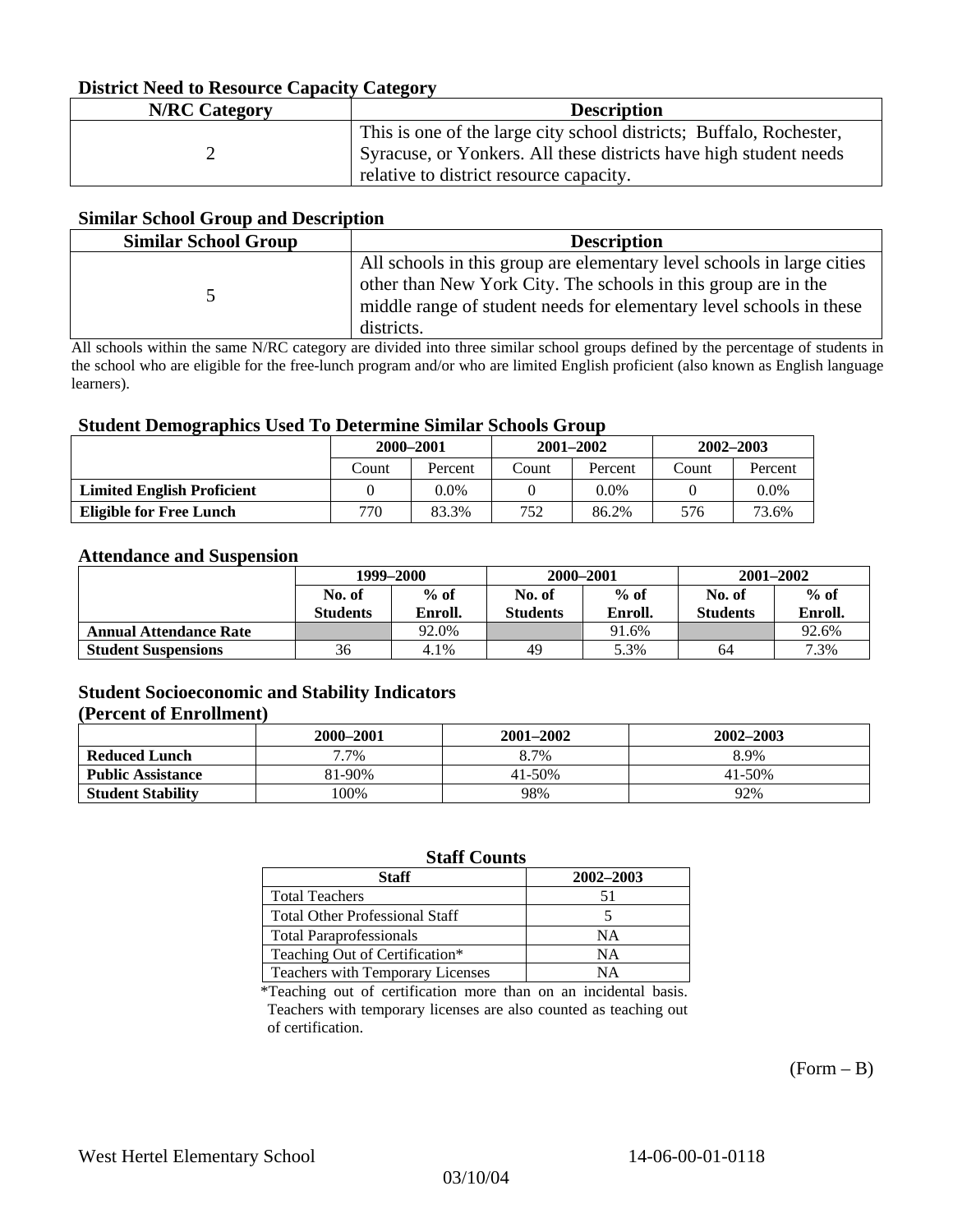# **Career Development and Occupational Studies (CDOS)**

# **Percentage of Students Documenting Self- and Career-Awareness Information and Career Exploration Activities, K–3**

| <b>Grades</b>  | 2000-01 | $2001 - 02$ | $2002 - 03$ |
|----------------|---------|-------------|-------------|
| K-1            |         | $0\%$       | 0%          |
| 2 <sub>2</sub> |         | $0\%$       | $0\%$       |

# **Students Developing a Career Plan, 4–12**

| <b>Grades</b> |                                      | $2000 - 01$ | $2001 - 02$ | $2002 - 03$ |
|---------------|--------------------------------------|-------------|-------------|-------------|
|               | Number of General-Education Students |             | $\Omega$    | $\theta$    |
| $4 - 5$       | Number of Students with Disabilities |             | $\Omega$    | 0           |
|               | Number of All Students               |             | 0           | 0           |
|               | Percent of Enrollment                |             | 0%          | 0%          |
|               | Number of General-Education Students |             | $\Omega$    | 0           |
| $6 - 8$       | Number of Students with Disabilities |             | $\Omega$    | $\Omega$    |
|               | Number of All Students               |             | $\Omega$    | $\Omega$    |
|               | Percent of Enrollment                |             | $0\%$       | $0\%$       |
|               | Number of General-Education Students |             | $\Omega$    | 0           |
| $9 - 12$      | Number of Students with Disabilities |             | 0           | 0           |
|               | Number of All Students               |             | $\Omega$    | $\theta$    |
|               | Percent of Enrollment                |             | 0%          | $0\%$       |

# **Second Language Proficiency Examinations**

## **General-Education Students**

| <b>Test</b> | 2000-2001  |           |                   | 2001-2002 | 2002-2003         |           |
|-------------|------------|-----------|-------------------|-----------|-------------------|-----------|
|             | No. Tested | % Passing | <b>No. Tested</b> | % Passing | <b>No. Tested</b> | % Passing |
| French      |            | 0%        |                   | $0\%$     |                   | 0%        |
| German      |            | 0%        |                   | 0%        |                   | 0%        |
| Italian     |            | 0%        |                   | 0%        |                   | 0%        |
| Latin       |            | 0%        |                   | $0\%$     |                   | 0%        |
| Spanish     |            | 0%        |                   | 0%        |                   | 0%        |

### **Students with Disabilities**

| <b>Test</b> | 2000-2001         |           |                   | 2001-2002 | 2002-2003  |           |  |
|-------------|-------------------|-----------|-------------------|-----------|------------|-----------|--|
|             | <b>No. Tested</b> | % Passing | <b>No. Tested</b> | % Passing | No. Tested | % Passing |  |
| French      |                   | 0%        |                   | 0%        |            | 0%        |  |
| German      |                   | 0%        |                   | 0%        |            | 0%        |  |
| Italian     |                   | 0%        |                   | 0%        |            | 0%        |  |
| Latin       |                   | 0%        |                   | 0%        |            | 0%        |  |
| Spanish     |                   | 0%        |                   | $0\%$     |            | 0%        |  |

(Form-D)